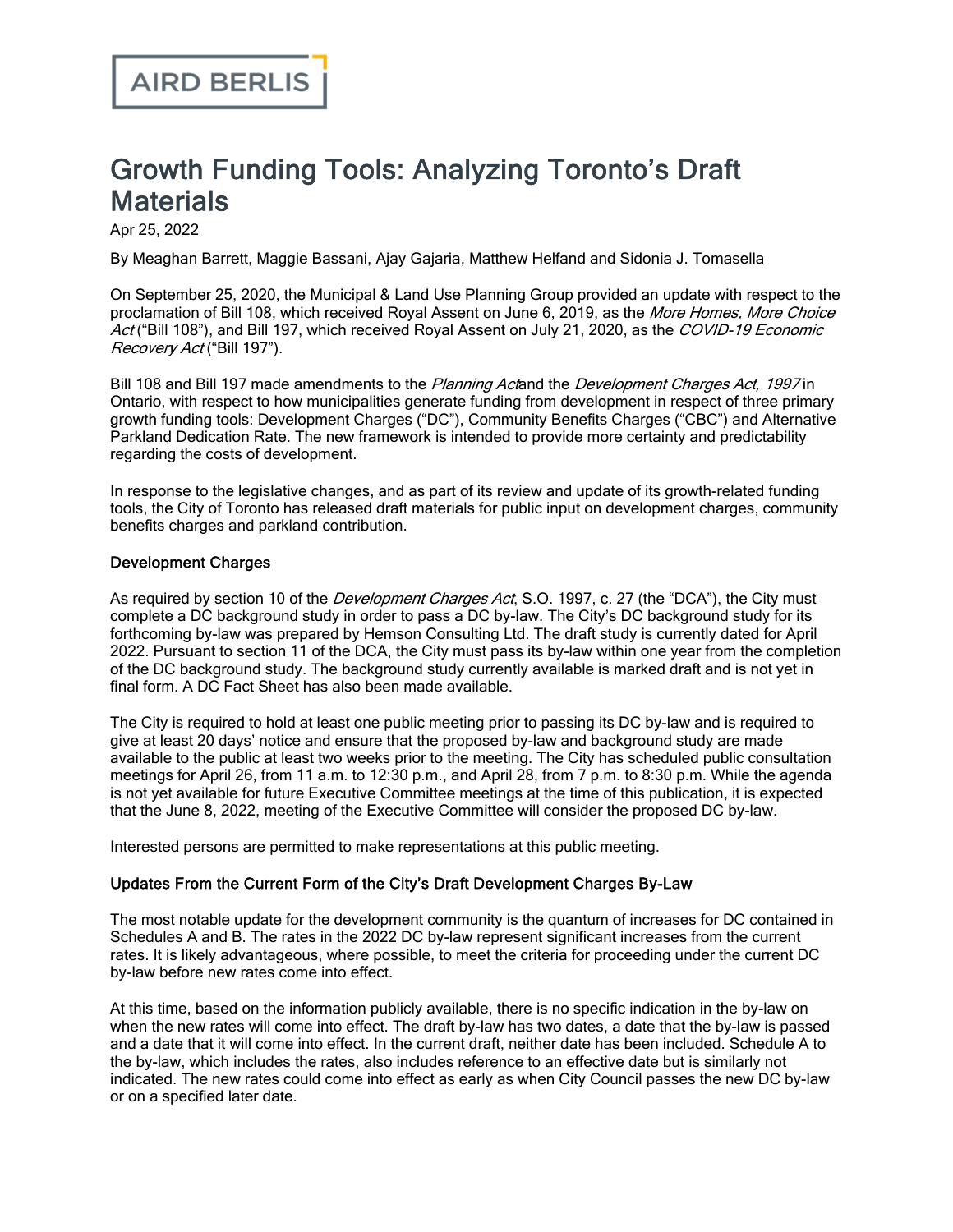There is indication in the draft by-law of a form of transition or phase-in from current rates and references to a schedule that is to be created. The schedule that sets out the quantum and timing of a phase-in or transition of rates is not currently available in the draft by-law.

The rates contained in the draft by-law will be further adjusted in accordance with indexing on November 1, 2023, and November 1 of each subsequent year until the end of the five-year term of the by-law, unless repealed on an earlier date.

Other changes include an express recognition of the statutory exemptions to DC contained in recent amendments to the DCA. Certain exemptions are maintained, including for industrial uses.

Once passed by City Council and the City Clerk gives written notice of passing, a person or organization may appeal the DC by-law to the Ontario Land Tribunal within 40 days. Where a person or organization appeals the subject by-law, the applicable DC rates in the by-law continue in effect despite the presence of an appeal.

#### Community Benefits Charges

The CBC concept was first [introduced](https://www.airdberlis.com/insights/publications/publication/bill-108-summary-of-key-amendments-to-planning-act-and-local-planning-appeal-tribunal-act) through Bill 108, and then [substantially](https://www.airdberlis.com/insights/publications/publication/ontario-proposes-amendments-to-a-number-of-statutes-affecting-municipalities-and-the-development-industry) amended before coming into force through Bill 197.

When Bill 197 came into force, the previous height and density bonusing provisions of the "old" section 37 of the Planning Act were repealed and replaced with the "new" section 37, which provides the statutory authority for the CBC regime.

Municipal authority to use the old section 37 powers did not immediately disappear. Despite the old section 37 being repealed by Bill 197, the transition provisions allow a municipality to pass a zoning by-law amendment that imposes section 37 benefitsuntil the earlier of the two following dates:

- (a) the municipality enacting a new CBC by-law; or
- (b) September 18, 2022.

Once the earlier of these two events has occurred, the municipality loses the authority to permit increased height and/or density in exchange for community benefits. Gone will be the days of negotiating "section 37 agreements." Community benefits will be secured by a CBC by-law of universal application, and not negotiated on a case-by-case basis with the exception of any negotiations for in-kind contributions (detailed below).

#### **Draft Community Benefits Charges By-law Is Released**

The City of Toronto has released a draft CBC [by-law](https://www.airdberlis.com/docs/default-source/default-document-library/5-8e64-cbc-by-law-draft-april-2022.pdf), a draft CBC [strategy,](https://www.airdberlis.com/docs/default-source/default-document-library/4-968a-cbc-strategy-draft-april-2022.pdf) and an accompanying [Fact](https://www.airdberlis.com/docs/default-source/default-document-library/6-8761-cbc-fact-sheet-april-2022.pdf) [Sheet.](https://www.airdberlis.com/docs/default-source/default-document-library/6-8761-cbc-fact-sheet-april-2022.pdf) While it is unclear when City Council will pass its CBC by-law, the City has stated its intention to do so before the expiration of the current height/density bonusing authority on September 18, 2022.

The City's draft CBC by-law includes the following key provisions:

- · Unlike the previous section 37 regime, a CBC may be payable for any "development or redevelopment" activity which requires: (a) the passing of a zoning by-law or of an amendment to a zoning by-law; (b) the approval of a minor variance; (c) a conveyance of land to which a part lot control exemption by-law applies; (d) the approval of a plan of subdivision;(e) a consent to sever; (f) the approval of a description of a plan of condominium pursuant to the *Condominium Act, 1998*; or (g) the issuing of a permit under the *Building Code Act, 1992* in relation to a building or structure.
- · A CBC shall be imposed on all development or redevelopment of a building or structure with five or more storeys and that adds 10 or more residential units.
- · The CBC regime shall apply to development and redevelopment of all lands in the geographic area of the City of Toronto.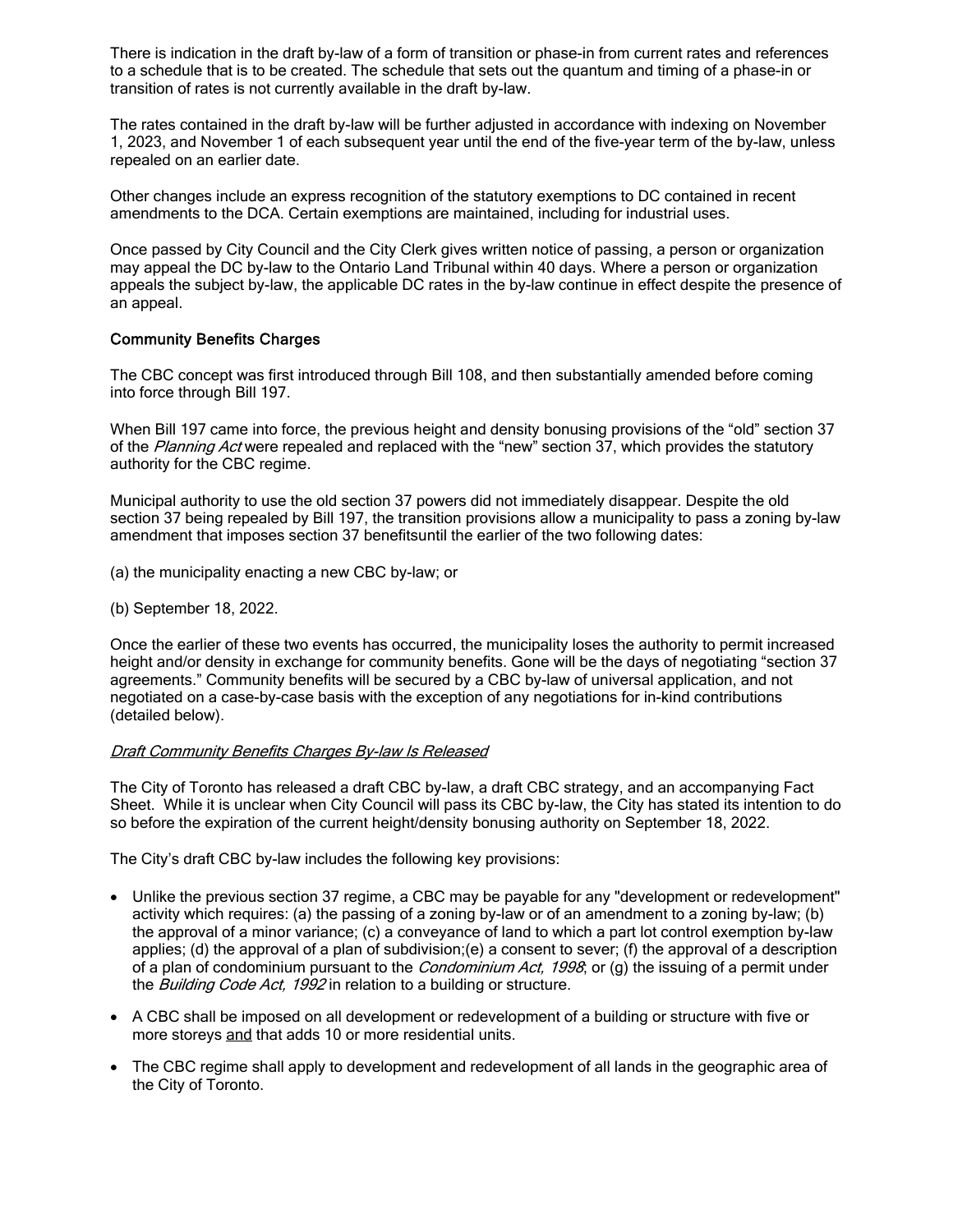- · The amount of the CBC payable is 4% of the value of the land that is the subject of the development or redevelopment on the day before the day the first building permit is issued in respect of the development or redevelopment.
- · The CBC is payable prior to the issuance of the first building permit issued for the development or redevelopment.
- · If a development or redevelopment is to be constructed in phases, each phase of the development is deemed to be a separate development or redevelopment for the purposes of this by-law and the amount of the CBC for each phase will be 4% of the value of the land of that phase on the day before the first building permit for development or redevelopment of that phase is issued.

"In-kind" contributions – facilities, services or matters identified in a CBC strategy in lieu of payment of the CBC otherwise applicable – are permitted, but there are obvious challenges to providing in-kind contributions to satisfy the CBC charge. For instance, as described in the City's Fact [Sheet:](https://www.airdberlis.com/docs/default-source/default-document-library/6-8761-cbc-fact-sheet-april-2022.pdf)

Under the Planning Act, the City must advise the owner of the value that will be attributed to the in-kind contribution. This will have to happen at <sup>a</sup> planning approval stage; whereas, the appraisal for the site's land value comes much later at building permit issuance. This leaves <sup>a</sup> potential for <sup>a</sup> wide discrepancy between the value of the in-kind benefit and the ultimate CBC owing.

How, and in what instances, the City will value and accept in-kind contributions to satisfy CBC requirements is unclear. It is also unclear how in-kind contributions will be secured.

Notably absent from the City's draft CBC by-law are transition provisions, which would provide muchneeded clarity as to what will befall in-progress applications which do not yet have in-force zoning (either being before the Tribunal, or approved by Council without enacting bills) despite having existing section 37 deals settled (in principle) with the City. The accompanying Fact Sheet is equally silent.

#### Appeals of the CBC By-law

The City's CBC by-law can be appealed to the Tribunal, although it will remain in effect despite any appeals.

Within 20 days after the CBC by-law is passed, the Clerk will issue notice of passing of the by-law. An appeal can then be filed within 20 days of the notice, setting out the objection to the by-law and the reasons supporting the objection.

The Tribunal will hold a hearing on the appeal. On an appeal, the Tribunal may:

(a) dismiss the appeal in whole or in part;

(b) order the council of the municipality to repeal or amend the by-law in accordance with the Tribunal's order; or

(c) repeal or amend the by-law in such manner as the Tribunal may determine.

However, the Planning Act also sets out certain limitations on the Tribunal's power to dispose of an appeal of a CBC by-law. The Tribunal may not amend or order the amendment of a by-law so as to:

(a) increase the amount of a CBC that will be payable in any particular case;

(b) add or remove, or reduce the scope of, an exemption provided in the by-law;

(c) change a provision for the phasing in of CBC in such a way as to make a charge, or part of a charge, payable earlier; or

(d) change the date, if any, the by-law will expire.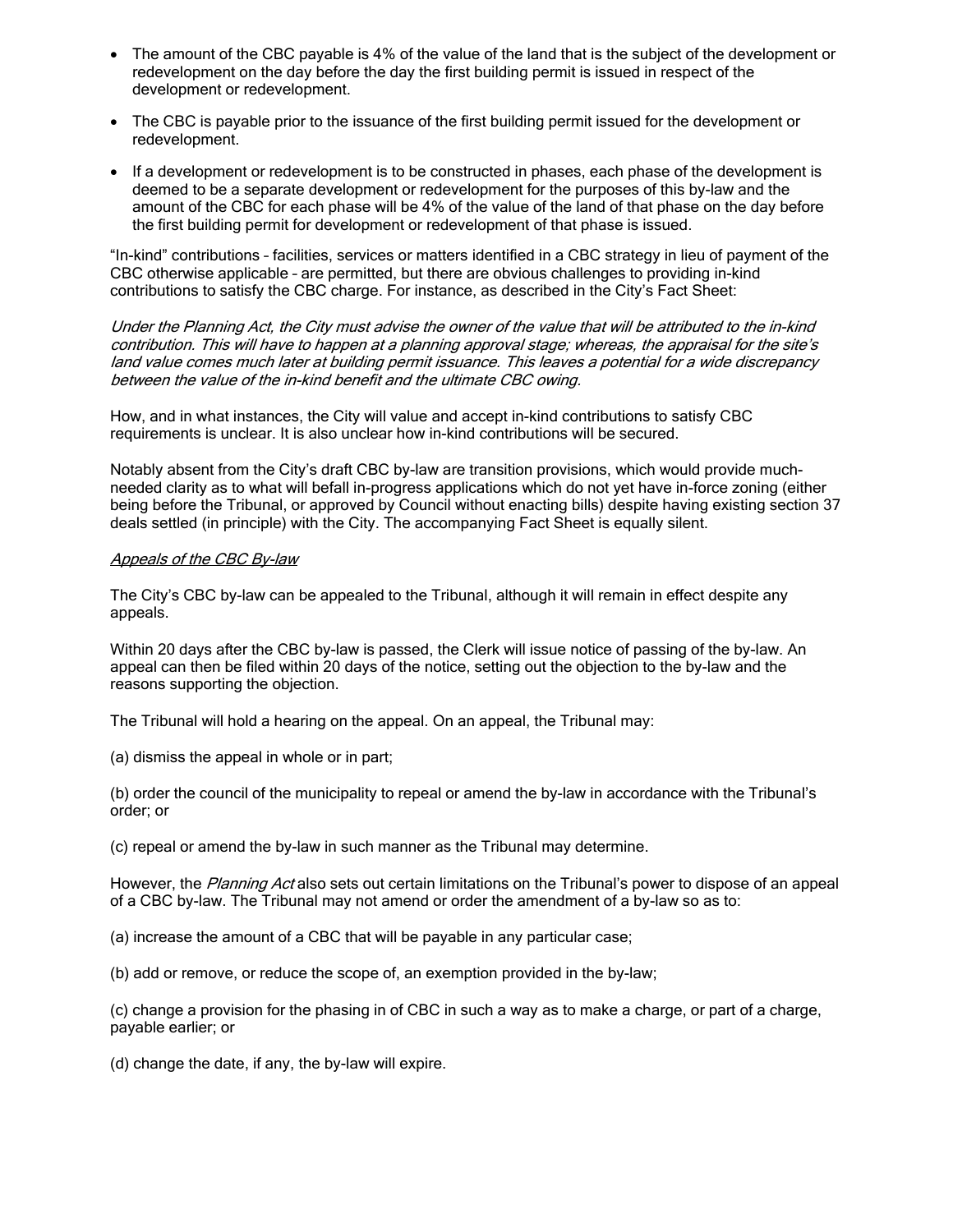In the event that the Tribunal repeals or amends the CBC by-law, the City may be required to issue a refund. In the case that the Tribunal orders the CBC by-law to be repealed, the City will refund any CBC paid under the by-law. In the case that the Tribunal orders an amendment, the refund will be the difference between any CBC paid under the by-law and the CBC that would have been payable under the by-law as amended.

# Parkland

Section 42 of the Planning Act allows municipalities to require development projects to contribute a portion of their site as a public park or collect cash-in-lieu of parkland and identifies "base" parkland dedication rates. However, municipalities are also entitled to pass a by-law to establish an alternative parkland dedication rate, which can only apply to residential developments. Prior to passing such a by-law, the municipality must pass Official Plan policies to guide the provision of land for parks (or other recreation purposes) and the use of an alternative rate for parkland dedication and cash-in-lieu payments.

Bill 197 amends section 42 of the *Planning Act*, requiring municipalities to reassess existing alternative parkland dedication policies before September 18, 2022.

Following the passage of Bill [108,](https://www.airdberlis.com/insights/publications/publication/bill-108-summary-of-key-amendments-to-planning-act-and-local-planning-appeal-tribunal-act) Council had approved a Parkland Strategy for the City of Toronto. In response to the subsequently enacted provisions in Bill 197, the City has now released the 2022 [Parkland](https://www.airdberlis.com/docs/default-source/default-document-library/7-969f-parkland-strategy-draft-april-2022-refresh.pdf) [Strategy](https://www.airdberlis.com/docs/default-source/default-document-library/7-969f-parkland-strategy-draft-april-2022-refresh.pdf) Refresh, which provides updates to its 2019 Parkland Strategy.

In addition to its updated Parkland Strategy, the City has released a draft Alternative Parkland [Dedication](https://www.airdberlis.com/docs/default-source/default-document-library/9-9649-alternative-parkland-dedication-rate-by-law-draft-april-2022.pdf) [By-law](https://www.airdberlis.com/docs/default-source/default-document-library/9-9649-alternative-parkland-dedication-rate-by-law-draft-april-2022.pdf) and an Official Plan [Amendment,](https://www.airdberlis.com/docs/default-source/default-document-library/8-8ed9-alternative-parkland-dedication-rate-2022-draft-official-plan-amendm.pdf) which provide for a new approach to calculating the alternative parkland rate, as well as changes to how and where the alternative rate will be applied. An [Alternative](https://www.airdberlis.com/docs/default-source/default-document-library/10-8f0f-parkland-fact-sheet-april-2022.pdf) Parkland [Dedication](https://www.airdberlis.com/docs/default-source/default-document-library/10-8f0f-parkland-fact-sheet-april-2022.pdf) Rate Fact Sheet is also available.

One key change to the City's application of its alternative parkland dedication rate is that the same rate applies across the entirety of the City (with the exception of designated Transit-Oriented Communities, as detailed below).

# 1. Alternative Parkland Rate to be Based on Project Density

Under the City's previous regime, the alternative parkland rate was calculated based on the size of the development site. The City is proposing to change its approach so that the alternative rate is applied based on project density, as follows:

- · For residential development or the residential component of a mixed-use project, the owner of land must convey the greater of 5% of the land to be developed or:
- for sites with a residential density of 2.0 or less floor space index ("FSI"), no more than 15% of the development site
- · for sites with a residential density greater than 2.0 FSI, no more than 15% of the development site plus 1% per additional 1.0 FSI.
- · The proposed alternative rate imposes a minimum cap on the land to be dedicated of 5%, and a maximum cap of 25%.
- · For sites greater than five hectares in size, the land dedication will be no less than 20% of the development site.

The payment of cash-in-lieu of land will be equal to the financial value of the land that would otherwise be conveyed in accordance with the above calculation, with this amount to be paid and therefore calculated prior to the first building permit for the project.

# 2. Calculation of FSI

The formula for calculating FSI in the proposed Alternative Parkland Dedication By-law is different from the formula contained in the City's Zoning By-law. Notably, hallways, stairwells and elevator shafts are not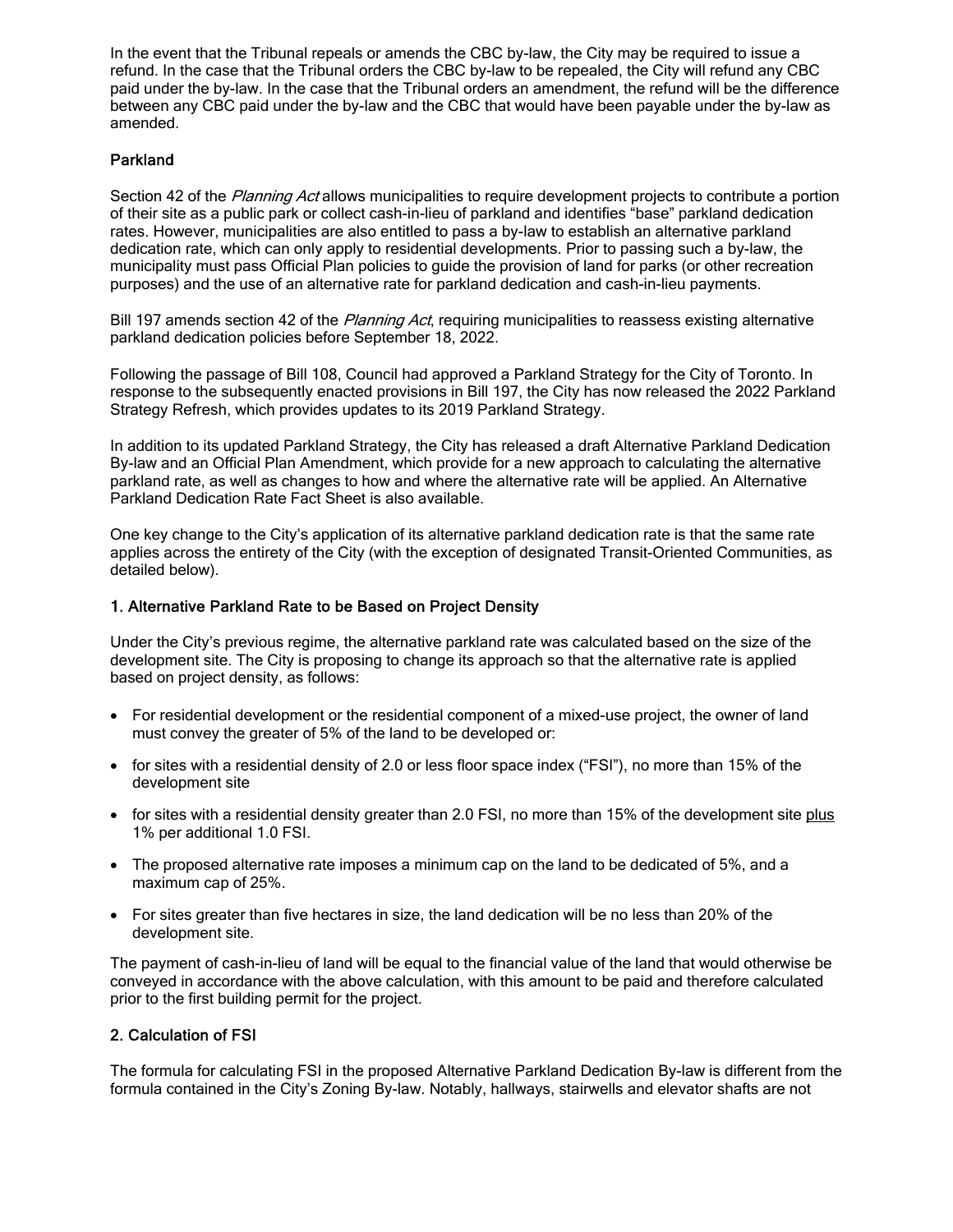excluded from the calculation when determining parkland dedication requirements. The result is that a project's FSI will be higher for the purposes of determining parkland dedication requirements.

# 3. Exemptions

Several types of residential development are exempt from the alternative parkland rates, including:

- · creation of one additional dwelling unit in an existing building where that existing building already has more than four dwelling units;
- · the residential component of a building with no more than four dwelling units; and
- garden suites and laneway housing.

An additional exemption is for temporary sales pavilions located on development sites.

Existing exemptions for small-scale additions, industrial uses, Long-Term Care homes, daycares, hospitals and other types of similar uses will continue.

It should be noted that affordable units required pursuant to the City's inclusionary zoning regime are not exempt from the alternative parkland calculation.

#### 4. Timing of Conveyance or Payment

Conveyance of land will be required to be made prior to the issuance of the first above-grade building permit for the development. This is a clarification from the previous by-law, which did not specify the type of permit that triggered the conveyance.

In contrast, payment of cash-in-lieu will be required prior to the first building permit for the project. This timing aligns with the date that payment of the CBC will be required.

#### 5. Transition

The transition provisions contemplated in the proposed Alternative Parkland Dedication By-law have two parts: the first is a trigger date before the new by-law comes into force, which is followed by a requirement that a building permit for the project be issued within two years.

The alternate rate provisions of the existing Alternative Parkland Dedication By-law will continue to apply to development or redevelopment projects where:

- · the project is authorized by an applicable zoning by-law amendment, or an application for a zoning bylaw amendment in respect of the project has been received and deemed complete by the City prior to the effective date of the new Alternative Parkland Dedication By-law **AND** a building permit is issued no more than two years from either the date that zoning by-law amendment is passed, or the effective date of the new parkland by-law, whichever is later, or
- · the project is authorized by an approved plan of subdivision, or an application for an approval of a plan of subdivision has been received and deemed complete by the City prior to the effective date of the new Alternative Parkland Dedication By-law AND a building permit is issued no more than two years from either the date that plan of subdivision is approved, or the effective date of the new parkland bylaw, whichever is later.

#### 6. Exception for Designated Transit-Oriented Communities

Bill 109, which was introduced on March 30, 2022, and received Royal Assent on April 14, 2022, amends section 42 of the Planning Act by imposing a maximum cap on the alternative parkland dedication rate for lands that are designated as Transit-Oriented Communities under the Transit-Oriented Communities Act, 2020 as follows:

· a maximum of 10% of the land for properties that are less than five hectares in size; and